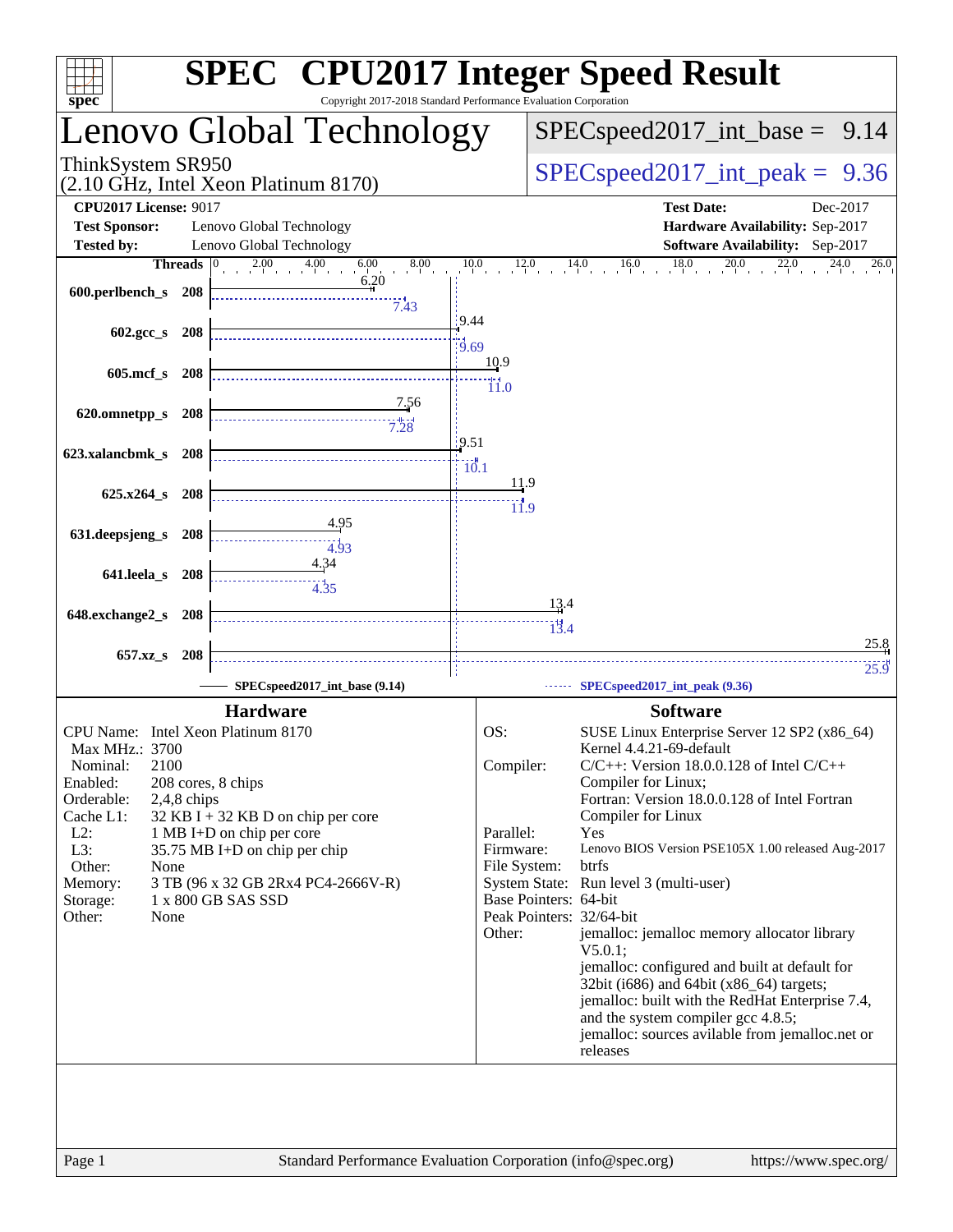

## Lenovo Global Technology

(2.10 GHz, Intel Xeon Platinum 8170)

ThinkSystem SR950<br>  $SPECspeed2017$  int\_peak = 9.36  $SPECspeed2017\_int\_base = 9.14$ 

**[Test Sponsor:](http://www.spec.org/auto/cpu2017/Docs/result-fields.html#TestSponsor)** Lenovo Global Technology **[Hardware Availability:](http://www.spec.org/auto/cpu2017/Docs/result-fields.html#HardwareAvailability)** Sep-2017

**[CPU2017 License:](http://www.spec.org/auto/cpu2017/Docs/result-fields.html#CPU2017License)** 9017 **[Test Date:](http://www.spec.org/auto/cpu2017/Docs/result-fields.html#TestDate)** Dec-2017

**[Tested by:](http://www.spec.org/auto/cpu2017/Docs/result-fields.html#Testedby)** Lenovo Global Technology **[Software Availability:](http://www.spec.org/auto/cpu2017/Docs/result-fields.html#SoftwareAvailability)** Sep-2017

#### **[Results Table](http://www.spec.org/auto/cpu2017/Docs/result-fields.html#ResultsTable)**

|                                    | <b>Base</b>    |                |       |                |       | <b>Peak</b>    |       |                |                |              |                |              |                |              |
|------------------------------------|----------------|----------------|-------|----------------|-------|----------------|-------|----------------|----------------|--------------|----------------|--------------|----------------|--------------|
| <b>Benchmark</b>                   | <b>Threads</b> | <b>Seconds</b> | Ratio | <b>Seconds</b> | Ratio | <b>Seconds</b> | Ratio | <b>Threads</b> | <b>Seconds</b> | <b>Ratio</b> | <b>Seconds</b> | <b>Ratio</b> | <b>Seconds</b> | <b>Ratio</b> |
| 600.perlbench_s                    | 208            | 290            | 6.11  | 286            | 6.20  | 285            | 6.24  | 208            | 239            | 7.44         | 240            | 7.41         | 239            | 7.43         |
| 602.gcc_s                          | 208            | 422            | 9.44  | 421            | 9.46  | 422            | 9.43  | 208            | 411            | 9.69         | 411            | 9.69         | 411            | 9.70         |
| $605$ .mcf s                       | 208            | 432            | 10.9  | 431            | 11.0  | 432            | 10.9  | 208            | 428            | 11.0         | 440            | 10.7         | 428            | <b>11.0</b>  |
| 620.omnetpp_s                      | 208            | 217            | 7.50  | 216            | 7.56  | 215            | 7.59  | 208            | 224            | 7.28         | 226            | 7.22         | 211            | 7.74         |
| 623.xalancbmk s                    | 208            | 149            | 9.51  | 149            | 9.50  | 148            | 9.55  | 208            | 139            | 10.2         | 140            | <b>10.1</b>  | 140            | 10.1         |
| 625.x264 s                         | 208            | 148            | 11.9  | 148            | 11.9  | 148            | 11.9  | 208            | 148            | <b>11.9</b>  | 149            | 1.9          | 148            | 11.9         |
| 631.deepsjeng_s                    | 208            | 289            | 4.95  | 289            | 4.96  | 290            | 4.94  | 208            | 290            | 4.93         | 291            | 4.92         | 291            | 4.93         |
| 641.leela_s                        | 208            | 393            | 4.34  | 394            | 4.33  | 393            | 4.34  | 208            | 392            | 4.35         | 392            | 4.35         | 392            | 4.35         |
| 648.exchange2 s                    | 208            | 220            | 13.4  | 219            | 13.4  | 222            | 13.3  | 208            | 219            | 13.4         | 222            | 13.2         | 220            | 13.4         |
| $657.xz$ s                         | 208            | 239            | 25.8  | 239            | 25.9  | 241            | 25.7  | 208            | 239            | 25.9         | 240            | 25.8         | 239            | 25.9         |
| $SPECspeed2017$ int base =<br>9.14 |                |                |       |                |       |                |       |                |                |              |                |              |                |              |

**[SPECspeed2017\\_int\\_peak =](http://www.spec.org/auto/cpu2017/Docs/result-fields.html#SPECspeed2017intpeak) 9.36**

Results appear in the [order in which they were run.](http://www.spec.org/auto/cpu2017/Docs/result-fields.html#RunOrder) Bold underlined text [indicates a median measurement](http://www.spec.org/auto/cpu2017/Docs/result-fields.html#Median).

#### **[Operating System Notes](http://www.spec.org/auto/cpu2017/Docs/result-fields.html#OperatingSystemNotes)**

Stack size set to unlimited using "ulimit -s unlimited"

#### **[General Notes](http://www.spec.org/auto/cpu2017/Docs/result-fields.html#GeneralNotes)**

Environment variables set by runcpu before the start of the run: KMP\_AFFINITY = "granularity=fine,scatter" LD\_LIBRARY\_PATH = "/home/cpu2017.1.0.2.ic18.0/lib/ia32:/home/cpu2017.1.0.2.ic18.0/lib/intel64" LD\_LIBRARY\_PATH = "\$LD\_LIBRARY\_PATH:/home/cpu2017.1.0.2.ic18.0/je5.0.1-32:/home/cpu2017.1.0.2.ic18.0/je5.0.1-64"

 Binaries compiled on a system with 1x Intel Core i7-4790 CPU + 32GB RAM memory using Redhat Enterprise Linux 7.4 Transparent Huge Pages enabled by default Prior to runcpu invocation Filesystem page cache synced and cleared with: sync; echo 3> /proc/sys/vm/drop\_caches

### **[Platform Notes](http://www.spec.org/auto/cpu2017/Docs/result-fields.html#PlatformNotes)**

BIOS configuration: Choose Operating Mode set to Maximum Performance Hyper-Threading set to Disable MONITORMWAIT set to Enable Execute Disable Bit set to Disable Intel Virtualization Technology set to Disable Uncore Frequency Scaling set to Disable XPT Prefetcher set to Enable UPI Prefetcher set to Disable

**(Continued on next page)**

| Page 2 | Standard Performance Evaluation Corporation (info@spec.org) | https://www.spec.org/ |
|--------|-------------------------------------------------------------|-----------------------|
|--------|-------------------------------------------------------------|-----------------------|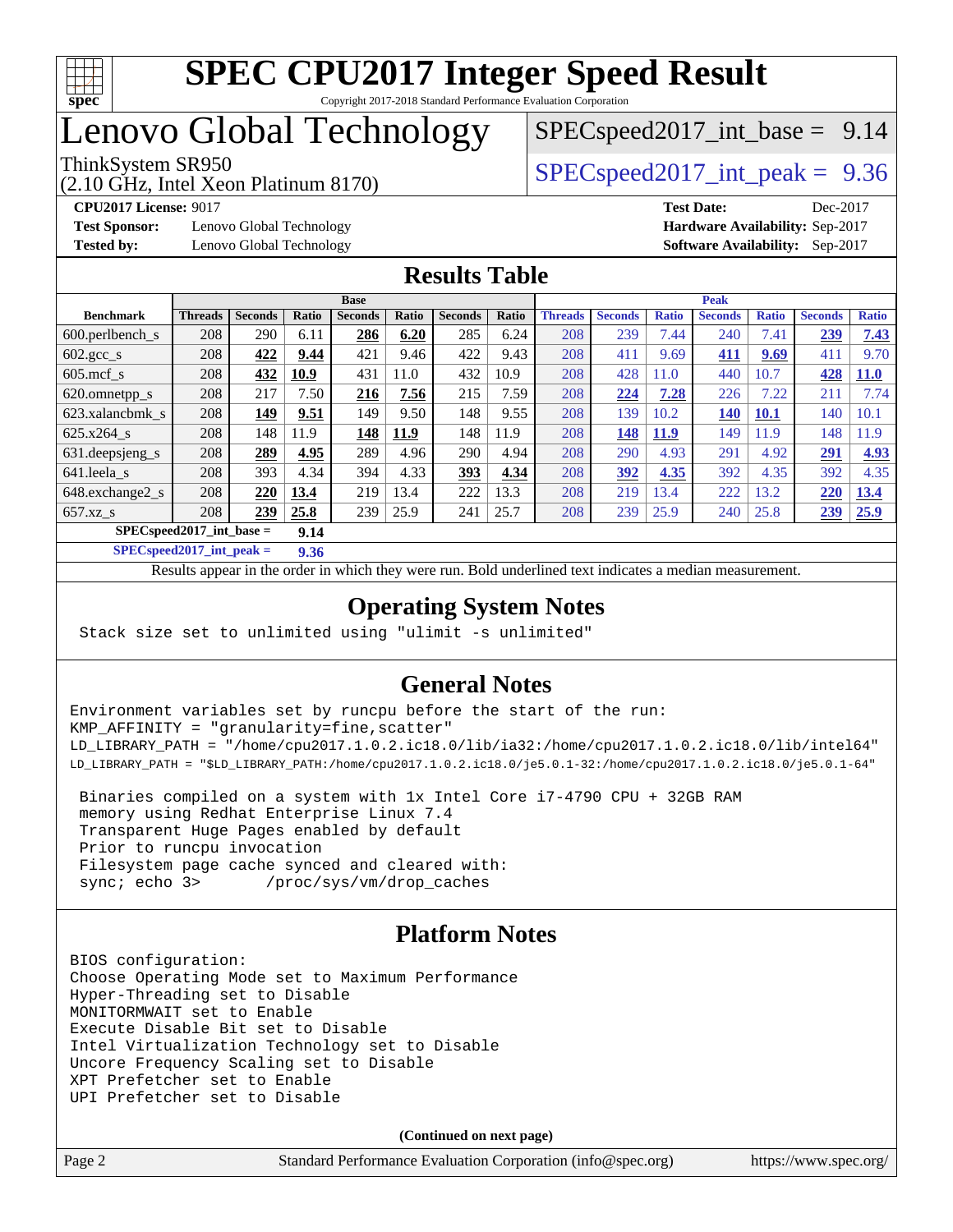

### Lenovo Global Technology

 $SPECspeed2017\_int\_base = 9.14$ 

(2.10 GHz, Intel Xeon Platinum 8170)

ThinkSystem SR950  $SPEC speed2017$  int peak = 9.36

**[Test Sponsor:](http://www.spec.org/auto/cpu2017/Docs/result-fields.html#TestSponsor)** Lenovo Global Technology **[Hardware Availability:](http://www.spec.org/auto/cpu2017/Docs/result-fields.html#HardwareAvailability)** Sep-2017 **[Tested by:](http://www.spec.org/auto/cpu2017/Docs/result-fields.html#Testedby)** Lenovo Global Technology **[Software Availability:](http://www.spec.org/auto/cpu2017/Docs/result-fields.html#SoftwareAvailability)** Sep-2017

**[CPU2017 License:](http://www.spec.org/auto/cpu2017/Docs/result-fields.html#CPU2017License)** 9017 **[Test Date:](http://www.spec.org/auto/cpu2017/Docs/result-fields.html#TestDate)** Dec-2017

#### **[Platform Notes \(Continued\)](http://www.spec.org/auto/cpu2017/Docs/result-fields.html#PlatformNotes)**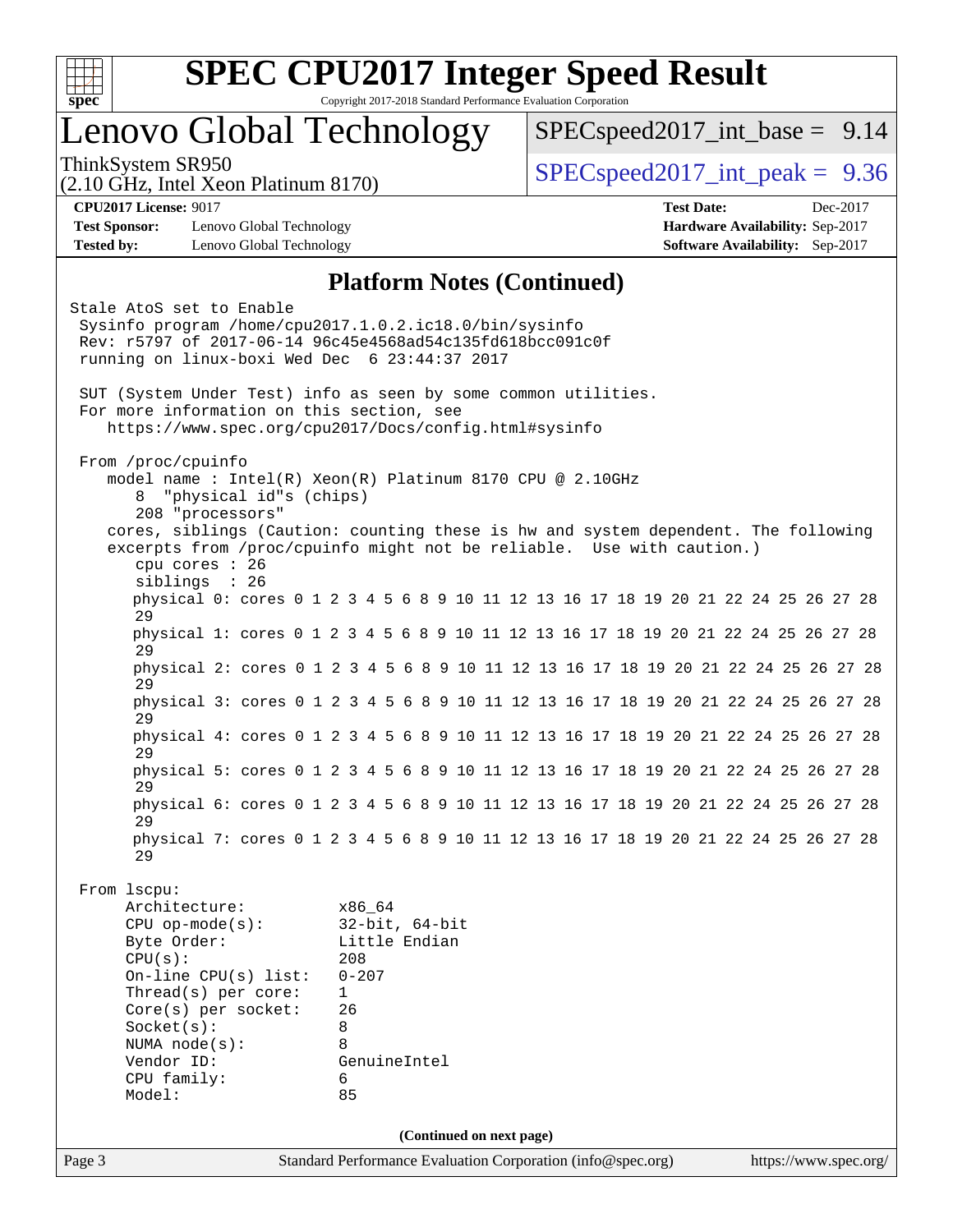

# **[SPEC CPU2017 Integer Speed Result](http://www.spec.org/auto/cpu2017/Docs/result-fields.html#SPECCPU2017IntegerSpeedResult)**

Copyright 2017-2018 Standard Performance Evaluation Corporation

Lenovo Global Technology

(2.10 GHz, Intel Xeon Platinum 8170)

[SPECspeed2017\\_int\\_base =](http://www.spec.org/auto/cpu2017/Docs/result-fields.html#SPECspeed2017intbase) 9.14

ThinkSystem SR950<br>  $(2.10 \text{ GHz. Intel Yoon Plitium } 8170)$  [SPECspeed2017\\_int\\_peak =](http://www.spec.org/auto/cpu2017/Docs/result-fields.html#SPECspeed2017intpeak) 9.36

**[CPU2017 License:](http://www.spec.org/auto/cpu2017/Docs/result-fields.html#CPU2017License)** 9017 **[Test Date:](http://www.spec.org/auto/cpu2017/Docs/result-fields.html#TestDate)** Dec-2017

**[Test Sponsor:](http://www.spec.org/auto/cpu2017/Docs/result-fields.html#TestSponsor)** Lenovo Global Technology **[Hardware Availability:](http://www.spec.org/auto/cpu2017/Docs/result-fields.html#HardwareAvailability)** Sep-2017 **[Tested by:](http://www.spec.org/auto/cpu2017/Docs/result-fields.html#Testedby)** Lenovo Global Technology **[Software Availability:](http://www.spec.org/auto/cpu2017/Docs/result-fields.html#SoftwareAvailability)** Sep-2017

#### **[Platform Notes \(Continued\)](http://www.spec.org/auto/cpu2017/Docs/result-fields.html#PlatformNotes)**

| Model name:                | $Intel(R)$ Xeon $(R)$ Platinum 8170 CPU @ 2.10GHz                                                                                                                   |  |  |  |  |  |  |  |
|----------------------------|---------------------------------------------------------------------------------------------------------------------------------------------------------------------|--|--|--|--|--|--|--|
| Stepping:                  | 4                                                                                                                                                                   |  |  |  |  |  |  |  |
| CPU MHz:                   | 2095.072                                                                                                                                                            |  |  |  |  |  |  |  |
| BogoMIPS:                  | 4190.14                                                                                                                                                             |  |  |  |  |  |  |  |
| Virtualization:            | $VT - x$                                                                                                                                                            |  |  |  |  |  |  |  |
| L1d cache:                 | 32K                                                                                                                                                                 |  |  |  |  |  |  |  |
| Lli cache:                 | 32K                                                                                                                                                                 |  |  |  |  |  |  |  |
| $L2$ cache:                | 1024K                                                                                                                                                               |  |  |  |  |  |  |  |
| L3 cache:                  | 36608K                                                                                                                                                              |  |  |  |  |  |  |  |
| NUMA node0 CPU(s):         | $0 - 25$                                                                                                                                                            |  |  |  |  |  |  |  |
| NUMA nodel CPU(s):         | $26 - 51$                                                                                                                                                           |  |  |  |  |  |  |  |
| NUMA node2 CPU(s):         | $52 - 77$                                                                                                                                                           |  |  |  |  |  |  |  |
| NUMA node3 CPU(s):         | $78 - 103$                                                                                                                                                          |  |  |  |  |  |  |  |
| NUMA $node4$ $CPU(s):$     | $104 - 129$                                                                                                                                                         |  |  |  |  |  |  |  |
| NUMA $node5$ $CPU(s):$     | 130-155                                                                                                                                                             |  |  |  |  |  |  |  |
| NUMA $node6$ $CPU(s)$ :    | 156-181                                                                                                                                                             |  |  |  |  |  |  |  |
| NUMA $node7$ CPU $(s)$ :   | 182-207                                                                                                                                                             |  |  |  |  |  |  |  |
| Flags:                     | fpu vme de pse tsc msr pae mce cx8 apic sep mtrr pge mca cmov                                                                                                       |  |  |  |  |  |  |  |
|                            | pat pse36 clflush dts acpi mmx fxsr sse sse2 ss ht tm pbe syscall nx pdpelgb rdtscp                                                                                 |  |  |  |  |  |  |  |
|                            | lm constant_tsc art arch_perfmon pebs bts rep_good nopl xtopology nonstop_tsc<br>aperfmperf eagerfpu pni pclmulqdq dtes64 monitor ds_cpl vmx smx est tm2 ssse3 sdbg |  |  |  |  |  |  |  |
|                            | fma cx16 xtpr pdcm pcid dca sse4_1 sse4_2 x2apic movbe popcnt tsc_deadline_timer aes                                                                                |  |  |  |  |  |  |  |
|                            | xsave avx f16c rdrand lahf_lm abm 3dnowprefetch ida arat epb pln pts dtherm intel_pt                                                                                |  |  |  |  |  |  |  |
|                            | tpr_shadow vnmi flexpriority ept vpid fsgsbase tsc_adjust bmil hle avx2 smep bmi2                                                                                   |  |  |  |  |  |  |  |
|                            | erms invpcid rtm cqm mpx avx512f avx512dq rdseed adx smap clflushopt clwb avx512cd                                                                                  |  |  |  |  |  |  |  |
|                            | avx512bw avx512vl xsaveopt xsavec xgetbvl cqm_llc cqm_occup_llc                                                                                                     |  |  |  |  |  |  |  |
|                            |                                                                                                                                                                     |  |  |  |  |  |  |  |
| /proc/cpuinfo cache data   |                                                                                                                                                                     |  |  |  |  |  |  |  |
| cache size : 36608 KB      |                                                                                                                                                                     |  |  |  |  |  |  |  |
|                            |                                                                                                                                                                     |  |  |  |  |  |  |  |
|                            | From numactl --hardware WARNING: a numactl 'node' might or might not correspond to a                                                                                |  |  |  |  |  |  |  |
| physical chip.             |                                                                                                                                                                     |  |  |  |  |  |  |  |
| $available: 8 nodes (0-7)$ |                                                                                                                                                                     |  |  |  |  |  |  |  |
|                            | node 0 cpus: 0 1 2 3 4 5 6 7 8 9 10 11 12 13 14 15 16 17 18 19 20 21 22 23 24 25                                                                                    |  |  |  |  |  |  |  |
| node 0 size: 386513 MB     |                                                                                                                                                                     |  |  |  |  |  |  |  |
| node 0 free: 385468 MB     |                                                                                                                                                                     |  |  |  |  |  |  |  |
|                            | node 1 cpus: 26 27 28 29 30 31 32 33 34 35 36 37 38 39 40 41 42 43 44 45 46 47 48 49 50                                                                             |  |  |  |  |  |  |  |
| 51                         |                                                                                                                                                                     |  |  |  |  |  |  |  |
| node 1 size: 387057 MB     |                                                                                                                                                                     |  |  |  |  |  |  |  |
| node 1 free: 386122 MB     |                                                                                                                                                                     |  |  |  |  |  |  |  |
|                            | node 2 cpus: 52 53 54 55 56 57 58 59 60 61 62 63 64 65 66 67 68 69 70 71 72 73 74 75 76                                                                             |  |  |  |  |  |  |  |
| 77                         |                                                                                                                                                                     |  |  |  |  |  |  |  |
| node 2 size: 387057 MB     |                                                                                                                                                                     |  |  |  |  |  |  |  |
| node 2 free: 386003 MB     |                                                                                                                                                                     |  |  |  |  |  |  |  |
|                            | node 3 cpus: 78 79 80 81 82 83 84 85 86 87 88 89 90 91 92 93 94 95 96 97 98 99 100 101                                                                              |  |  |  |  |  |  |  |
| 102 103                    |                                                                                                                                                                     |  |  |  |  |  |  |  |
| node 3 size: 387057 MB     |                                                                                                                                                                     |  |  |  |  |  |  |  |
|                            |                                                                                                                                                                     |  |  |  |  |  |  |  |
| (Continued on next page)   |                                                                                                                                                                     |  |  |  |  |  |  |  |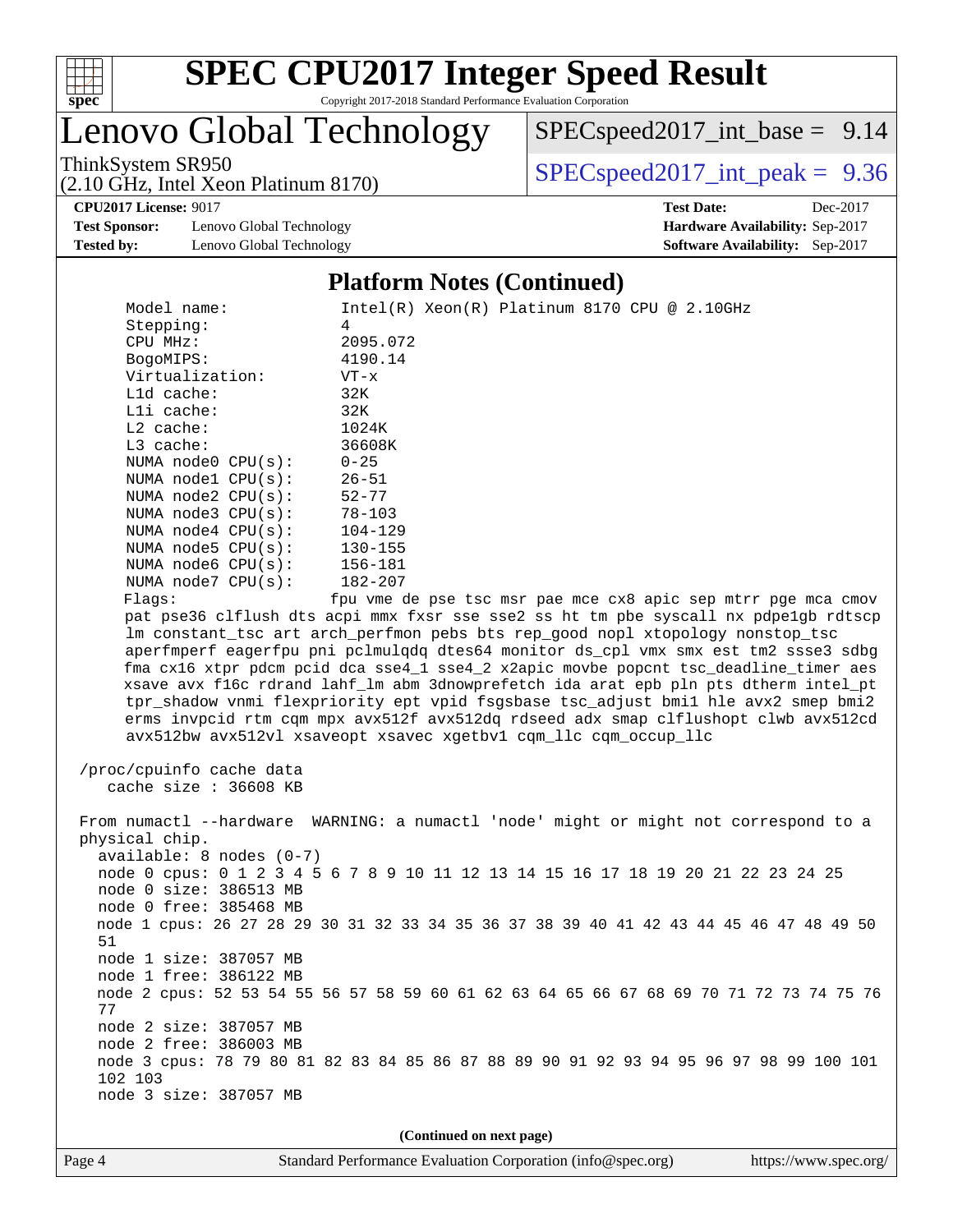

### Lenovo Global Technology

 $SPECspeed2017\_int\_base = 9.14$ 

(2.10 GHz, Intel Xeon Platinum 8170)

ThinkSystem SR950<br>  $SPECspeed2017$  int\_peak = 9.36

**[CPU2017 License:](http://www.spec.org/auto/cpu2017/Docs/result-fields.html#CPU2017License)** 9017 **[Test Date:](http://www.spec.org/auto/cpu2017/Docs/result-fields.html#TestDate)** Dec-2017

**[Test Sponsor:](http://www.spec.org/auto/cpu2017/Docs/result-fields.html#TestSponsor)** Lenovo Global Technology **[Hardware Availability:](http://www.spec.org/auto/cpu2017/Docs/result-fields.html#HardwareAvailability)** Sep-2017 **[Tested by:](http://www.spec.org/auto/cpu2017/Docs/result-fields.html#Testedby)** Lenovo Global Technology **[Software Availability:](http://www.spec.org/auto/cpu2017/Docs/result-fields.html#SoftwareAvailability)** Sep-2017

#### **[Platform Notes \(Continued\)](http://www.spec.org/auto/cpu2017/Docs/result-fields.html#PlatformNotes)**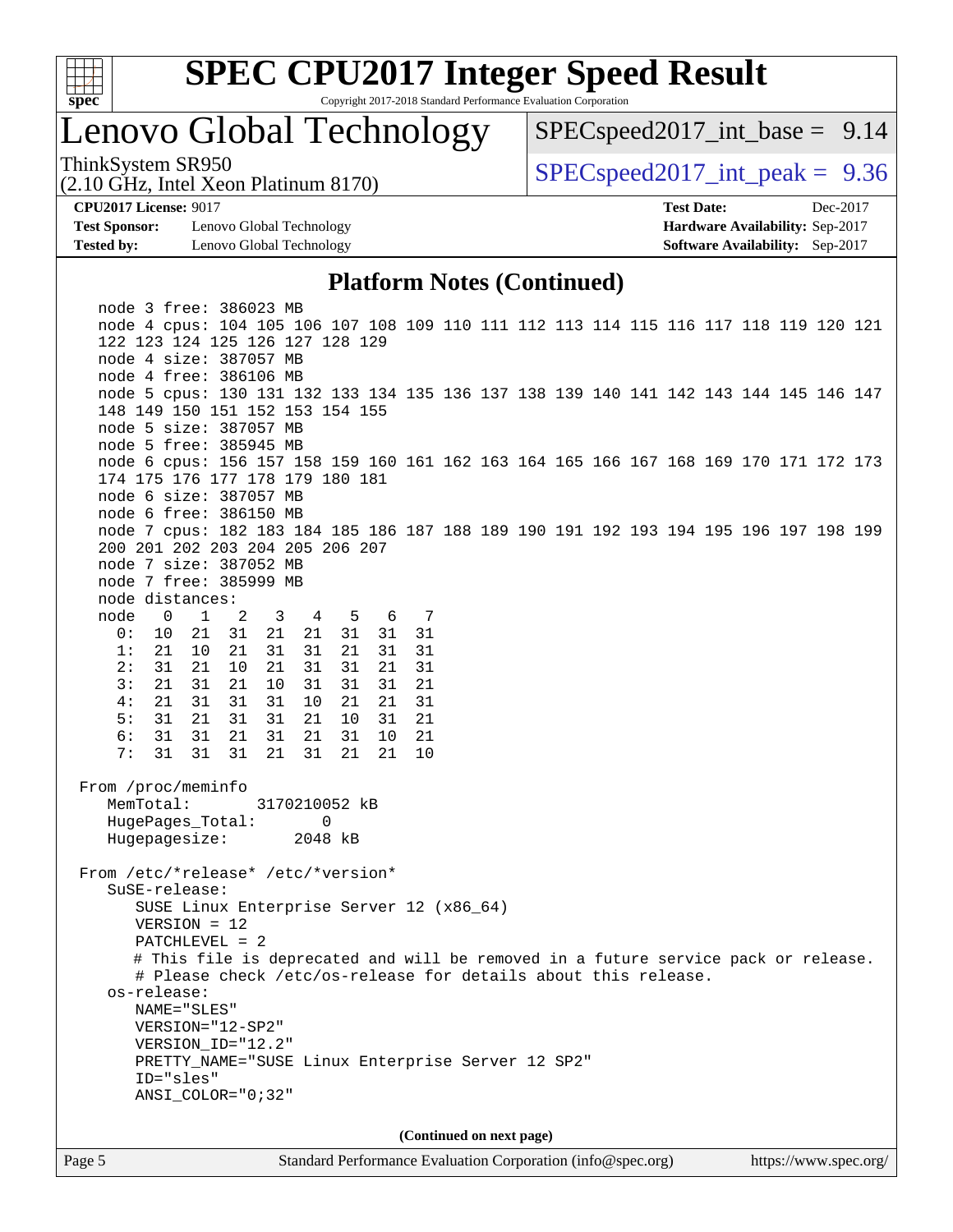

### Lenovo Global Technology

 $SPECspeed2017\_int\_base = 9.14$ 

(2.10 GHz, Intel Xeon Platinum 8170)

ThinkSystem SR950  $SPEC speed2017$  int peak = 9.36

**[CPU2017 License:](http://www.spec.org/auto/cpu2017/Docs/result-fields.html#CPU2017License)** 9017 **[Test Date:](http://www.spec.org/auto/cpu2017/Docs/result-fields.html#TestDate)** Dec-2017

**[Test Sponsor:](http://www.spec.org/auto/cpu2017/Docs/result-fields.html#TestSponsor)** Lenovo Global Technology **[Hardware Availability:](http://www.spec.org/auto/cpu2017/Docs/result-fields.html#HardwareAvailability)** Sep-2017 **[Tested by:](http://www.spec.org/auto/cpu2017/Docs/result-fields.html#Testedby)** Lenovo Global Technology **[Software Availability:](http://www.spec.org/auto/cpu2017/Docs/result-fields.html#SoftwareAvailability)** Sep-2017

### **[Platform Notes \(Continued\)](http://www.spec.org/auto/cpu2017/Docs/result-fields.html#PlatformNotes)**

CPE\_NAME="cpe:/o:suse:sles:12:sp2"

uname -a:

 Linux linux-boxi 4.4.21-69-default #1 SMP Tue Oct 25 10:58:20 UTC 2016 (9464f67) x86\_64 x86\_64 x86\_64 GNU/Linux

run-level 3 Dec 6 23:43

 SPEC is set to: /home/cpu2017.1.0.2.ic18.0 Filesystem Type Size Used Avail Use% Mounted on /dev/sdb2 btrfs 744G 25G 719G 4% /home

 Additional information from dmidecode follows. WARNING: Use caution when you interpret this section. The 'dmidecode' program reads system data which is "intended to allow hardware to be accurately determined", but the intent may not be met, as there are frequent changes to hardware, firmware, and the "DMTF SMBIOS" standard. BIOS Lenovo -[PSE105X-1.00]- 08/17/2017 Memory: 96x Samsung M393A4K40BB2-CTD 32 GB 2 rank 2666

(End of data from sysinfo program)

#### **[Compiler Version Notes](http://www.spec.org/auto/cpu2017/Docs/result-fields.html#CompilerVersionNotes)**

| Page 6 | Standard Performance Evaluation Corporation (info@spec.org)                                                                   | https://www.spec.org/ |
|--------|-------------------------------------------------------------------------------------------------------------------------------|-----------------------|
|        | (Continued on next page)                                                                                                      |                       |
|        | icpc (ICC) 18.0.0 20170811<br>Copyright (C) 1985-2017 Intel Corporation. All rights reserved.                                 |                       |
|        | ==========================<br>CXXC 620.omnetpp_s(base) 623.xalancbmk_s(base) 631.deepsjeng_s(base)<br>$641.$ leela $s$ (base) |                       |
|        | icc (ICC) 18.0.0 20170811<br>Copyright (C) 1985-2017 Intel Corporation. All rights reserved.                                  |                       |
| CC.    | $600. perlbench_s (peak) 602. gcc_s (peak) 605. mcf_s (peak) 657. xz_s (peak)$                                                |                       |
|        | icc (ICC) 18.0.0 20170811<br>Copyright (C) 1985-2017 Intel Corporation. All rights reserved.                                  |                       |
| CC.    | $600.perlbench_s(base) 602.gcc_s(base) 605.mcf_s(base) 625.x264_s(base,$<br>$peak)$ 657.xz $s(base)$                          |                       |
|        |                                                                                                                               |                       |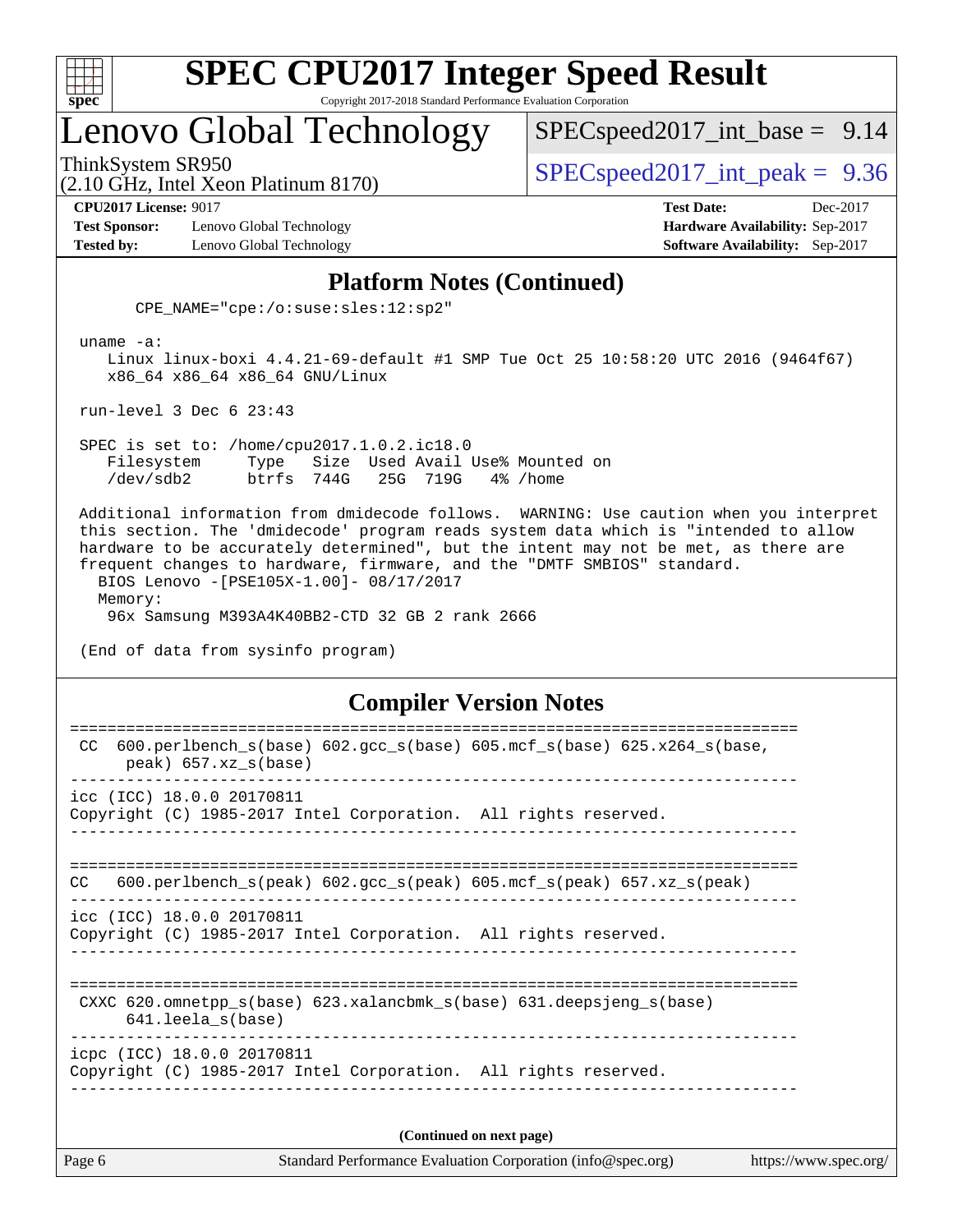

### Lenovo Global Technology

 $SPECspeed2017\_int\_base = 9.14$ 

(2.10 GHz, Intel Xeon Platinum 8170)

ThinkSystem SR950<br>  $SPECspeed2017$  int\_peak = 9.36

**[Test Sponsor:](http://www.spec.org/auto/cpu2017/Docs/result-fields.html#TestSponsor)** Lenovo Global Technology **[Hardware Availability:](http://www.spec.org/auto/cpu2017/Docs/result-fields.html#HardwareAvailability)** Sep-2017 **[Tested by:](http://www.spec.org/auto/cpu2017/Docs/result-fields.html#Testedby)** Lenovo Global Technology **[Software Availability:](http://www.spec.org/auto/cpu2017/Docs/result-fields.html#SoftwareAvailability)** Sep-2017

**[CPU2017 License:](http://www.spec.org/auto/cpu2017/Docs/result-fields.html#CPU2017License)** 9017 **[Test Date:](http://www.spec.org/auto/cpu2017/Docs/result-fields.html#TestDate)** Dec-2017

### **[Compiler Version Notes \(Continued\)](http://www.spec.org/auto/cpu2017/Docs/result-fields.html#CompilerVersionNotes)**

============================================================================== CXXC 620.omnetpp\_s(peak) 623.xalancbmk\_s(peak) 631.deepsjeng\_s(peak) 641.leela\_s(peak) ----------------------------------------------------------------------------- icpc (ICC) 18.0.0 20170811 Copyright (C) 1985-2017 Intel Corporation. All rights reserved. ------------------------------------------------------------------------------ ============================================================================== FC 648.exchange2\_s(base, peak) ----------------------------------------------------------------------------- ifort (IFORT) 18.0.0 20170811 Copyright (C) 1985-2017 Intel Corporation. All rights reserved.

------------------------------------------------------------------------------

### **[Base Compiler Invocation](http://www.spec.org/auto/cpu2017/Docs/result-fields.html#BaseCompilerInvocation)**

[C benchmarks](http://www.spec.org/auto/cpu2017/Docs/result-fields.html#Cbenchmarks): [icc](http://www.spec.org/cpu2017/results/res2017q4/cpu2017-20171211-01461.flags.html#user_CCbase_intel_icc_18.0_66fc1ee009f7361af1fbd72ca7dcefbb700085f36577c54f309893dd4ec40d12360134090235512931783d35fd58c0460139e722d5067c5574d8eaf2b3e37e92)

[C++ benchmarks:](http://www.spec.org/auto/cpu2017/Docs/result-fields.html#CXXbenchmarks) [icpc](http://www.spec.org/cpu2017/results/res2017q4/cpu2017-20171211-01461.flags.html#user_CXXbase_intel_icpc_18.0_c510b6838c7f56d33e37e94d029a35b4a7bccf4766a728ee175e80a419847e808290a9b78be685c44ab727ea267ec2f070ec5dc83b407c0218cded6866a35d07)

[Fortran benchmarks](http://www.spec.org/auto/cpu2017/Docs/result-fields.html#Fortranbenchmarks): [ifort](http://www.spec.org/cpu2017/results/res2017q4/cpu2017-20171211-01461.flags.html#user_FCbase_intel_ifort_18.0_8111460550e3ca792625aed983ce982f94888b8b503583aa7ba2b8303487b4d8a21a13e7191a45c5fd58ff318f48f9492884d4413fa793fd88dd292cad7027ca)

### **[Base Portability Flags](http://www.spec.org/auto/cpu2017/Docs/result-fields.html#BasePortabilityFlags)**

 600.perlbench\_s: [-DSPEC\\_LP64](http://www.spec.org/cpu2017/results/res2017q4/cpu2017-20171211-01461.flags.html#b600.perlbench_s_basePORTABILITY_DSPEC_LP64) [-DSPEC\\_LINUX\\_X64](http://www.spec.org/cpu2017/results/res2017q4/cpu2017-20171211-01461.flags.html#b600.perlbench_s_baseCPORTABILITY_DSPEC_LINUX_X64) 602.gcc\_s: [-DSPEC\\_LP64](http://www.spec.org/cpu2017/results/res2017q4/cpu2017-20171211-01461.flags.html#suite_basePORTABILITY602_gcc_s_DSPEC_LP64) 605.mcf\_s: [-DSPEC\\_LP64](http://www.spec.org/cpu2017/results/res2017q4/cpu2017-20171211-01461.flags.html#suite_basePORTABILITY605_mcf_s_DSPEC_LP64) 620.omnetpp\_s: [-DSPEC\\_LP64](http://www.spec.org/cpu2017/results/res2017q4/cpu2017-20171211-01461.flags.html#suite_basePORTABILITY620_omnetpp_s_DSPEC_LP64) 623.xalancbmk\_s: [-DSPEC\\_LP64](http://www.spec.org/cpu2017/results/res2017q4/cpu2017-20171211-01461.flags.html#suite_basePORTABILITY623_xalancbmk_s_DSPEC_LP64) [-DSPEC\\_LINUX](http://www.spec.org/cpu2017/results/res2017q4/cpu2017-20171211-01461.flags.html#b623.xalancbmk_s_baseCXXPORTABILITY_DSPEC_LINUX) 625.x264\_s: [-DSPEC\\_LP64](http://www.spec.org/cpu2017/results/res2017q4/cpu2017-20171211-01461.flags.html#suite_basePORTABILITY625_x264_s_DSPEC_LP64) 631.deepsjeng\_s: [-DSPEC\\_LP64](http://www.spec.org/cpu2017/results/res2017q4/cpu2017-20171211-01461.flags.html#suite_basePORTABILITY631_deepsjeng_s_DSPEC_LP64) 641.leela\_s: [-DSPEC\\_LP64](http://www.spec.org/cpu2017/results/res2017q4/cpu2017-20171211-01461.flags.html#suite_basePORTABILITY641_leela_s_DSPEC_LP64) 648.exchange2\_s: [-DSPEC\\_LP64](http://www.spec.org/cpu2017/results/res2017q4/cpu2017-20171211-01461.flags.html#suite_basePORTABILITY648_exchange2_s_DSPEC_LP64) 657.xz\_s: [-DSPEC\\_LP64](http://www.spec.org/cpu2017/results/res2017q4/cpu2017-20171211-01461.flags.html#suite_basePORTABILITY657_xz_s_DSPEC_LP64)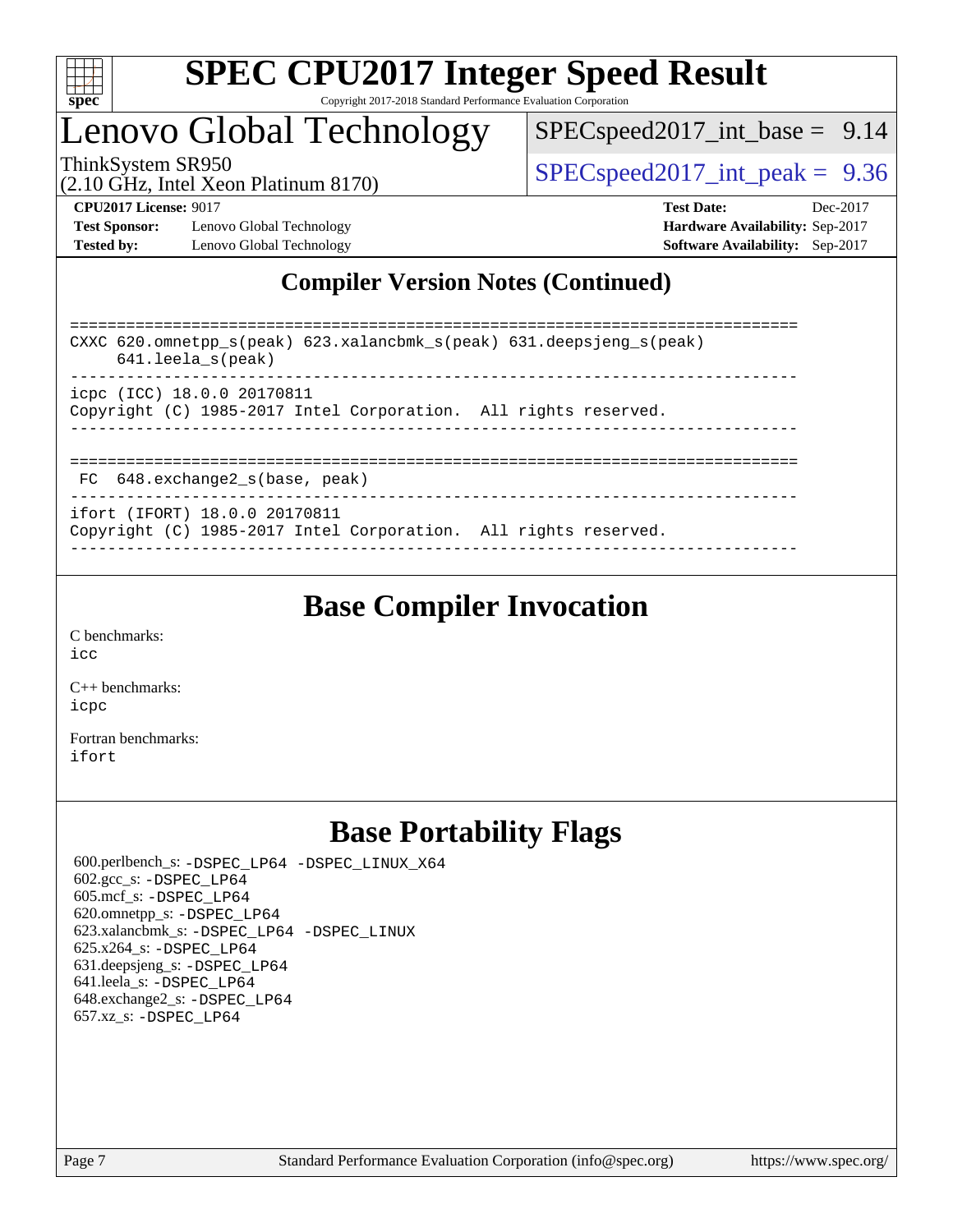

### Lenovo Global Technology

 $SPECspeed2017\_int\_base = 9.14$ 

(2.10 GHz, Intel Xeon Platinum 8170)

ThinkSystem SR950<br>  $SPECspeed2017$  int\_peak = 9.36

**[Test Sponsor:](http://www.spec.org/auto/cpu2017/Docs/result-fields.html#TestSponsor)** Lenovo Global Technology **[Hardware Availability:](http://www.spec.org/auto/cpu2017/Docs/result-fields.html#HardwareAvailability)** Sep-2017 **[Tested by:](http://www.spec.org/auto/cpu2017/Docs/result-fields.html#Testedby)** Lenovo Global Technology **[Software Availability:](http://www.spec.org/auto/cpu2017/Docs/result-fields.html#SoftwareAvailability)** Sep-2017

**[CPU2017 License:](http://www.spec.org/auto/cpu2017/Docs/result-fields.html#CPU2017License)** 9017 **[Test Date:](http://www.spec.org/auto/cpu2017/Docs/result-fields.html#TestDate)** Dec-2017

### **[Base Optimization Flags](http://www.spec.org/auto/cpu2017/Docs/result-fields.html#BaseOptimizationFlags)**

[C benchmarks](http://www.spec.org/auto/cpu2017/Docs/result-fields.html#Cbenchmarks):

[-Wl,-z,muldefs](http://www.spec.org/cpu2017/results/res2017q4/cpu2017-20171211-01461.flags.html#user_CCbase_link_force_multiple1_b4cbdb97b34bdee9ceefcfe54f4c8ea74255f0b02a4b23e853cdb0e18eb4525ac79b5a88067c842dd0ee6996c24547a27a4b99331201badda8798ef8a743f577) [-xCORE-AVX512](http://www.spec.org/cpu2017/results/res2017q4/cpu2017-20171211-01461.flags.html#user_CCbase_f-xCORE-AVX512) [-ipo](http://www.spec.org/cpu2017/results/res2017q4/cpu2017-20171211-01461.flags.html#user_CCbase_f-ipo) [-O3](http://www.spec.org/cpu2017/results/res2017q4/cpu2017-20171211-01461.flags.html#user_CCbase_f-O3) [-no-prec-div](http://www.spec.org/cpu2017/results/res2017q4/cpu2017-20171211-01461.flags.html#user_CCbase_f-no-prec-div) [-qopt-mem-layout-trans=3](http://www.spec.org/cpu2017/results/res2017q4/cpu2017-20171211-01461.flags.html#user_CCbase_f-qopt-mem-layout-trans_de80db37974c74b1f0e20d883f0b675c88c3b01e9d123adea9b28688d64333345fb62bc4a798493513fdb68f60282f9a726aa07f478b2f7113531aecce732043) [-qopenmp](http://www.spec.org/cpu2017/results/res2017q4/cpu2017-20171211-01461.flags.html#user_CCbase_qopenmp_16be0c44f24f464004c6784a7acb94aca937f053568ce72f94b139a11c7c168634a55f6653758ddd83bcf7b8463e8028bb0b48b77bcddc6b78d5d95bb1df2967) [-DSPEC\\_OPENMP](http://www.spec.org/cpu2017/results/res2017q4/cpu2017-20171211-01461.flags.html#suite_CCbase_DSPEC_OPENMP) [-L/usr/local/je5.0.1-64/lib](http://www.spec.org/cpu2017/results/res2017q4/cpu2017-20171211-01461.flags.html#user_CCbase_jemalloc_link_path64_4b10a636b7bce113509b17f3bd0d6226c5fb2346b9178c2d0232c14f04ab830f976640479e5c33dc2bcbbdad86ecfb6634cbbd4418746f06f368b512fced5394) [-ljemalloc](http://www.spec.org/cpu2017/results/res2017q4/cpu2017-20171211-01461.flags.html#user_CCbase_jemalloc_link_lib_d1249b907c500fa1c0672f44f562e3d0f79738ae9e3c4a9c376d49f265a04b9c99b167ecedbf6711b3085be911c67ff61f150a17b3472be731631ba4d0471706)

[C++ benchmarks](http://www.spec.org/auto/cpu2017/Docs/result-fields.html#CXXbenchmarks):

[-Wl,-z,muldefs](http://www.spec.org/cpu2017/results/res2017q4/cpu2017-20171211-01461.flags.html#user_CXXbase_link_force_multiple1_b4cbdb97b34bdee9ceefcfe54f4c8ea74255f0b02a4b23e853cdb0e18eb4525ac79b5a88067c842dd0ee6996c24547a27a4b99331201badda8798ef8a743f577) [-xCORE-AVX512](http://www.spec.org/cpu2017/results/res2017q4/cpu2017-20171211-01461.flags.html#user_CXXbase_f-xCORE-AVX512) [-ipo](http://www.spec.org/cpu2017/results/res2017q4/cpu2017-20171211-01461.flags.html#user_CXXbase_f-ipo) [-O3](http://www.spec.org/cpu2017/results/res2017q4/cpu2017-20171211-01461.flags.html#user_CXXbase_f-O3) [-no-prec-div](http://www.spec.org/cpu2017/results/res2017q4/cpu2017-20171211-01461.flags.html#user_CXXbase_f-no-prec-div) [-qopt-mem-layout-trans=3](http://www.spec.org/cpu2017/results/res2017q4/cpu2017-20171211-01461.flags.html#user_CXXbase_f-qopt-mem-layout-trans_de80db37974c74b1f0e20d883f0b675c88c3b01e9d123adea9b28688d64333345fb62bc4a798493513fdb68f60282f9a726aa07f478b2f7113531aecce732043) [-L/usr/local/je5.0.1-64/lib](http://www.spec.org/cpu2017/results/res2017q4/cpu2017-20171211-01461.flags.html#user_CXXbase_jemalloc_link_path64_4b10a636b7bce113509b17f3bd0d6226c5fb2346b9178c2d0232c14f04ab830f976640479e5c33dc2bcbbdad86ecfb6634cbbd4418746f06f368b512fced5394) [-ljemalloc](http://www.spec.org/cpu2017/results/res2017q4/cpu2017-20171211-01461.flags.html#user_CXXbase_jemalloc_link_lib_d1249b907c500fa1c0672f44f562e3d0f79738ae9e3c4a9c376d49f265a04b9c99b167ecedbf6711b3085be911c67ff61f150a17b3472be731631ba4d0471706)

[Fortran benchmarks:](http://www.spec.org/auto/cpu2017/Docs/result-fields.html#Fortranbenchmarks)

[-Wl,-z,muldefs](http://www.spec.org/cpu2017/results/res2017q4/cpu2017-20171211-01461.flags.html#user_FCbase_link_force_multiple1_b4cbdb97b34bdee9ceefcfe54f4c8ea74255f0b02a4b23e853cdb0e18eb4525ac79b5a88067c842dd0ee6996c24547a27a4b99331201badda8798ef8a743f577) [-xCORE-AVX512](http://www.spec.org/cpu2017/results/res2017q4/cpu2017-20171211-01461.flags.html#user_FCbase_f-xCORE-AVX512) [-ipo](http://www.spec.org/cpu2017/results/res2017q4/cpu2017-20171211-01461.flags.html#user_FCbase_f-ipo) [-O3](http://www.spec.org/cpu2017/results/res2017q4/cpu2017-20171211-01461.flags.html#user_FCbase_f-O3) [-no-prec-div](http://www.spec.org/cpu2017/results/res2017q4/cpu2017-20171211-01461.flags.html#user_FCbase_f-no-prec-div) [-qopt-mem-layout-trans=3](http://www.spec.org/cpu2017/results/res2017q4/cpu2017-20171211-01461.flags.html#user_FCbase_f-qopt-mem-layout-trans_de80db37974c74b1f0e20d883f0b675c88c3b01e9d123adea9b28688d64333345fb62bc4a798493513fdb68f60282f9a726aa07f478b2f7113531aecce732043) [-nostandard-realloc-lhs](http://www.spec.org/cpu2017/results/res2017q4/cpu2017-20171211-01461.flags.html#user_FCbase_f_2003_std_realloc_82b4557e90729c0f113870c07e44d33d6f5a304b4f63d4c15d2d0f1fab99f5daaed73bdb9275d9ae411527f28b936061aa8b9c8f2d63842963b95c9dd6426b8a) [-align array32byte](http://www.spec.org/cpu2017/results/res2017q4/cpu2017-20171211-01461.flags.html#user_FCbase_align_array32byte_b982fe038af199962ba9a80c053b8342c548c85b40b8e86eb3cc33dee0d7986a4af373ac2d51c3f7cf710a18d62fdce2948f201cd044323541f22fc0fffc51b6) [-L/usr/local/je5.0.1-64/lib](http://www.spec.org/cpu2017/results/res2017q4/cpu2017-20171211-01461.flags.html#user_FCbase_jemalloc_link_path64_4b10a636b7bce113509b17f3bd0d6226c5fb2346b9178c2d0232c14f04ab830f976640479e5c33dc2bcbbdad86ecfb6634cbbd4418746f06f368b512fced5394) [-ljemalloc](http://www.spec.org/cpu2017/results/res2017q4/cpu2017-20171211-01461.flags.html#user_FCbase_jemalloc_link_lib_d1249b907c500fa1c0672f44f562e3d0f79738ae9e3c4a9c376d49f265a04b9c99b167ecedbf6711b3085be911c67ff61f150a17b3472be731631ba4d0471706)

### **[Base Other Flags](http://www.spec.org/auto/cpu2017/Docs/result-fields.html#BaseOtherFlags)**

[C benchmarks](http://www.spec.org/auto/cpu2017/Docs/result-fields.html#Cbenchmarks):  $-m64$   $-std=cl1$ 

[C++ benchmarks:](http://www.spec.org/auto/cpu2017/Docs/result-fields.html#CXXbenchmarks)  $-m64$ 

[Fortran benchmarks](http://www.spec.org/auto/cpu2017/Docs/result-fields.html#Fortranbenchmarks): [-m64](http://www.spec.org/cpu2017/results/res2017q4/cpu2017-20171211-01461.flags.html#user_FCbase_intel_intel64_18.0_af43caccfc8ded86e7699f2159af6efc7655f51387b94da716254467f3c01020a5059329e2569e4053f409e7c9202a7efc638f7a6d1ffb3f52dea4a3e31d82ab)

### **[Peak Compiler Invocation](http://www.spec.org/auto/cpu2017/Docs/result-fields.html#PeakCompilerInvocation)**

[C benchmarks](http://www.spec.org/auto/cpu2017/Docs/result-fields.html#Cbenchmarks): [icc](http://www.spec.org/cpu2017/results/res2017q4/cpu2017-20171211-01461.flags.html#user_CCpeak_intel_icc_18.0_66fc1ee009f7361af1fbd72ca7dcefbb700085f36577c54f309893dd4ec40d12360134090235512931783d35fd58c0460139e722d5067c5574d8eaf2b3e37e92)

[C++ benchmarks:](http://www.spec.org/auto/cpu2017/Docs/result-fields.html#CXXbenchmarks) [icpc](http://www.spec.org/cpu2017/results/res2017q4/cpu2017-20171211-01461.flags.html#user_CXXpeak_intel_icpc_18.0_c510b6838c7f56d33e37e94d029a35b4a7bccf4766a728ee175e80a419847e808290a9b78be685c44ab727ea267ec2f070ec5dc83b407c0218cded6866a35d07)

[Fortran benchmarks](http://www.spec.org/auto/cpu2017/Docs/result-fields.html#Fortranbenchmarks): [ifort](http://www.spec.org/cpu2017/results/res2017q4/cpu2017-20171211-01461.flags.html#user_FCpeak_intel_ifort_18.0_8111460550e3ca792625aed983ce982f94888b8b503583aa7ba2b8303487b4d8a21a13e7191a45c5fd58ff318f48f9492884d4413fa793fd88dd292cad7027ca)

## **[Peak Portability Flags](http://www.spec.org/auto/cpu2017/Docs/result-fields.html#PeakPortabilityFlags)**

600.perlbench\_s: [-DSPEC\\_LP64](http://www.spec.org/cpu2017/results/res2017q4/cpu2017-20171211-01461.flags.html#b600.perlbench_s_peakPORTABILITY_DSPEC_LP64) [-DSPEC\\_LINUX\\_X64](http://www.spec.org/cpu2017/results/res2017q4/cpu2017-20171211-01461.flags.html#b600.perlbench_s_peakCPORTABILITY_DSPEC_LINUX_X64)

**(Continued on next page)**

Page 8 Standard Performance Evaluation Corporation [\(info@spec.org\)](mailto:info@spec.org) <https://www.spec.org/>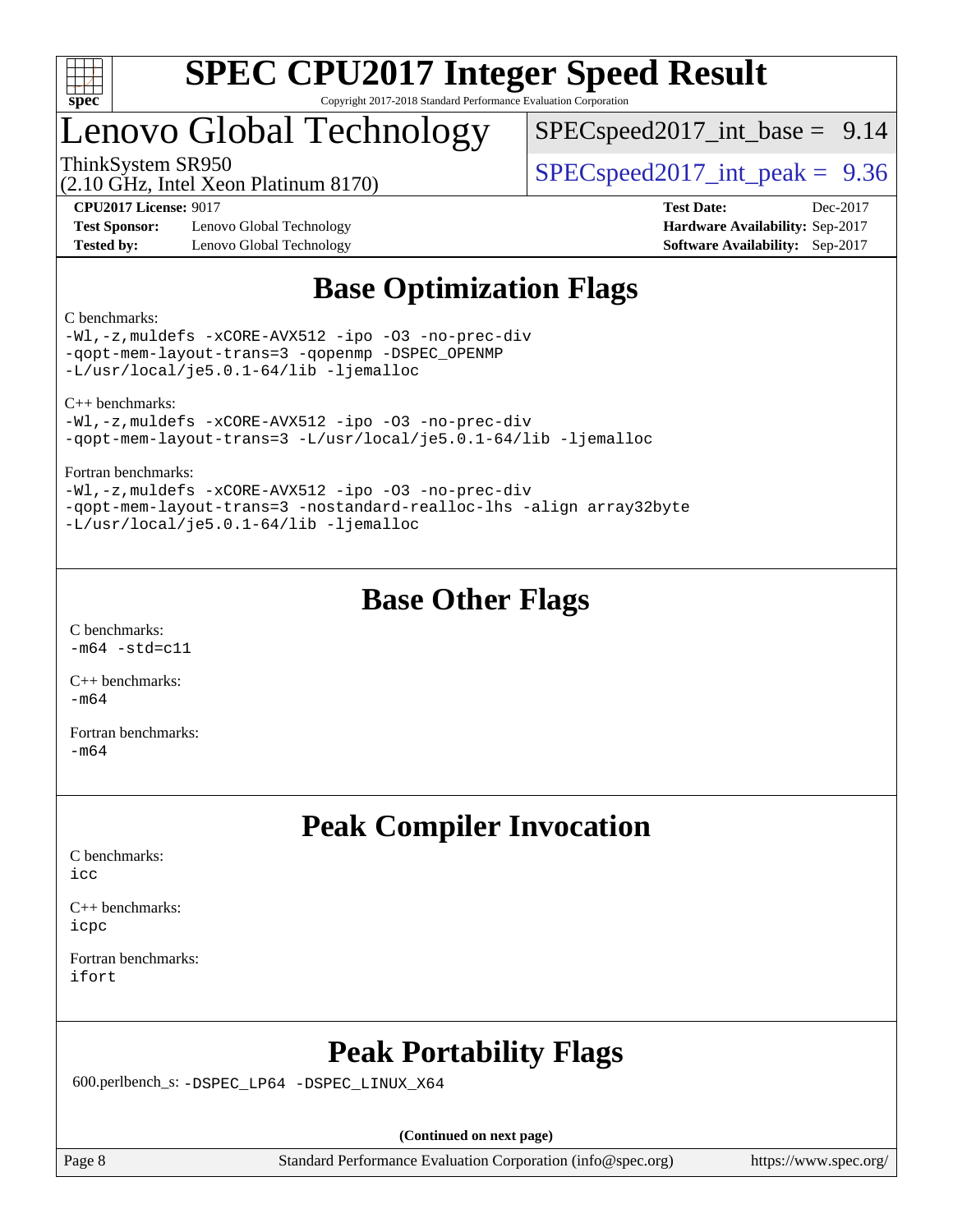

### Lenovo Global Technology

(2.10 GHz, Intel Xeon Platinum 8170)

 $SPEC speed2017\_int\_base = 9.14$ 

ThinkSystem SR950  $SPEC speed2017$  int peak = 9.36

**[Test Sponsor:](http://www.spec.org/auto/cpu2017/Docs/result-fields.html#TestSponsor)** Lenovo Global Technology **[Hardware Availability:](http://www.spec.org/auto/cpu2017/Docs/result-fields.html#HardwareAvailability)** Sep-2017 **[Tested by:](http://www.spec.org/auto/cpu2017/Docs/result-fields.html#Testedby)** Lenovo Global Technology **[Software Availability:](http://www.spec.org/auto/cpu2017/Docs/result-fields.html#SoftwareAvailability)** Sep-2017

**[CPU2017 License:](http://www.spec.org/auto/cpu2017/Docs/result-fields.html#CPU2017License)** 9017 **[Test Date:](http://www.spec.org/auto/cpu2017/Docs/result-fields.html#TestDate)** Dec-2017

### **[Peak Portability Flags \(Continued\)](http://www.spec.org/auto/cpu2017/Docs/result-fields.html#PeakPortabilityFlags)**

 $602.\text{gcc}\$ : -DSPEC LP64 605.mcf\_s: [-DSPEC\\_LP64](http://www.spec.org/cpu2017/results/res2017q4/cpu2017-20171211-01461.flags.html#suite_peakPORTABILITY605_mcf_s_DSPEC_LP64) 620.omnetpp\_s: [-DSPEC\\_LP64](http://www.spec.org/cpu2017/results/res2017q4/cpu2017-20171211-01461.flags.html#suite_peakPORTABILITY620_omnetpp_s_DSPEC_LP64) 623.xalancbmk\_s: [-D\\_FILE\\_OFFSET\\_BITS=64](http://www.spec.org/cpu2017/results/res2017q4/cpu2017-20171211-01461.flags.html#user_peakPORTABILITY623_xalancbmk_s_file_offset_bits_64_5ae949a99b284ddf4e95728d47cb0843d81b2eb0e18bdfe74bbf0f61d0b064f4bda2f10ea5eb90e1dcab0e84dbc592acfc5018bc955c18609f94ddb8d550002c) [-DSPEC\\_LINUX](http://www.spec.org/cpu2017/results/res2017q4/cpu2017-20171211-01461.flags.html#b623.xalancbmk_s_peakCXXPORTABILITY_DSPEC_LINUX) 625.x264\_s: [-DSPEC\\_LP64](http://www.spec.org/cpu2017/results/res2017q4/cpu2017-20171211-01461.flags.html#suite_peakPORTABILITY625_x264_s_DSPEC_LP64) 631.deepsjeng\_s: [-DSPEC\\_LP64](http://www.spec.org/cpu2017/results/res2017q4/cpu2017-20171211-01461.flags.html#suite_peakPORTABILITY631_deepsjeng_s_DSPEC_LP64) 641.leela\_s: [-DSPEC\\_LP64](http://www.spec.org/cpu2017/results/res2017q4/cpu2017-20171211-01461.flags.html#suite_peakPORTABILITY641_leela_s_DSPEC_LP64) 648.exchange2\_s: [-DSPEC\\_LP64](http://www.spec.org/cpu2017/results/res2017q4/cpu2017-20171211-01461.flags.html#suite_peakPORTABILITY648_exchange2_s_DSPEC_LP64) 657.xz\_s: [-DSPEC\\_LP64](http://www.spec.org/cpu2017/results/res2017q4/cpu2017-20171211-01461.flags.html#suite_peakPORTABILITY657_xz_s_DSPEC_LP64)

### **[Peak Optimization Flags](http://www.spec.org/auto/cpu2017/Docs/result-fields.html#PeakOptimizationFlags)**

[C benchmarks](http://www.spec.org/auto/cpu2017/Docs/result-fields.html#Cbenchmarks):

```
 600.perlbench_s: -Wl,-z,muldefs -prof-gen(pass 1) -prof-use(pass 2) -O2
-xCORE-AVX512 -qopt-mem-layout-trans=3 -ipo -O3
-no-prec-div -DSPEC_SUPPRESS_OPENMP -qopenmp
-DSPEC_OPENMP -fno-strict-overflow
-L/usr/local/je5.0.1-64/lib -ljemalloc
 602.gcc_s: -Wl,-z,muldefs -prof-gen(pass 1) -prof-use(pass 2) -O2
```

```
-xCORE-AVX512 -qopt-mem-layout-trans=3 -ipo -O3
-no-prec-div -DSPEC_SUPPRESS_OPENMP -qopenmp
-DSPEC_OPENMP -L/usr/local/je5.0.1-64/lib -ljemalloc
```

```
 605.mcf_s: -Wl,-z,muldefs -prof-gen(pass 1) -prof-use(pass 2) -ipo
-xCORE-AVX512 -O3 -no-prec-div -qopt-mem-layout-trans=3
-DSPEC_SUPPRESS_OPENMP -qopenmp -DSPEC_OPENMP
-L/usr/local/je5.0.1-64/lib -ljemalloc
```

```
 625.x264_s: -Wl,-z,muldefs -xCORE-AVX512 -ipo -O3 -no-prec-div
-qopt-mem-layout-trans=3 -qopenmp -DSPEC_OPENMP
-L/usr/local/je5.0.1-64/lib -ljemalloc
```
657.xz\_s: Same as 602.gcc\_s

[C++ benchmarks:](http://www.spec.org/auto/cpu2017/Docs/result-fields.html#CXXbenchmarks)

```
 620.omnetpp_s: -Wl,-z,muldefs -prof-gen(pass 1) -prof-use(pass 2) -ipo
-xCORE-AVX512 -O3 -no-prec-div -qopt-mem-layout-trans=3
-DSPEC_SUPPRESS_OPENMP -qopenmp -DSPEC_OPENMP
-L/usr/local/je5.0.1-64/lib -ljemalloc
```
**(Continued on next page)**